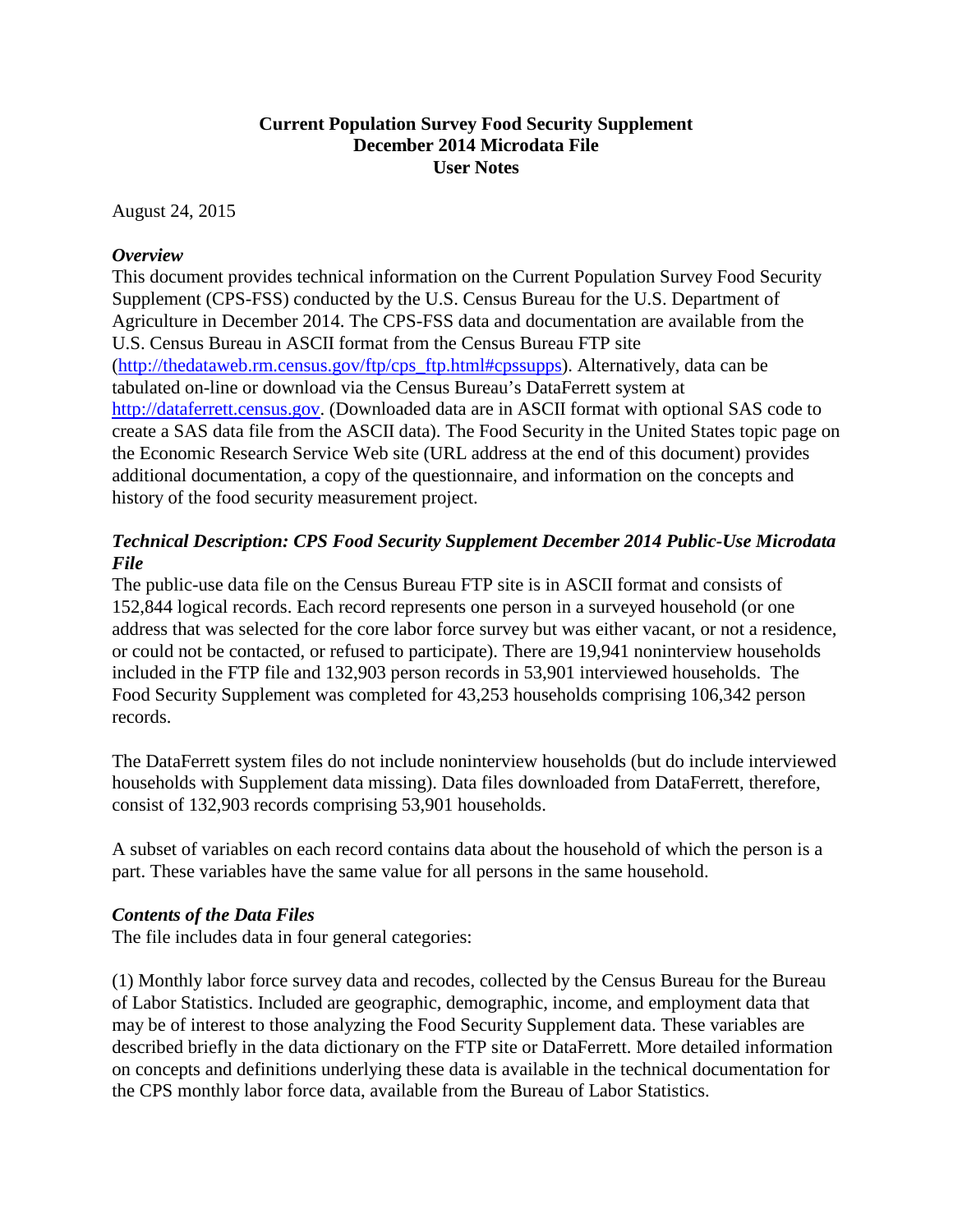(2) Food Security Supplement data, collected by the Census Bureau for the United States Department of Agriculture. These data consist of answers by household respondents to questions about household food expenditures, use of food assistance programs, and experiences and behaviors related to food security. All of the Food Security Supplement data are household-level data.

(3) Food security status and scale variables calculated from the Food Security Supplement data by the Economic Research Service of the U. S. Department of Agriculture. These householdlevel variables (HRFS12CX-HRFS30DE) are described in detail later in this document.

(4) Weighting variables calculated by the Census Bureau as the number of persons or households represented by each person or household in the sample. Separate weights are calculated for the Food Security Supplement and for the core CPS. Selection of appropriate weights for statistical estimation is described later in this document.

#### *Contents of the Food Security Supplement Questionnaire*

A copy of the Food Security Supplement questionnaire is available on the ERS Web site (address at end of this document) and in the documentation on the Census Bureau FTP site. Variable names in the data dictionary generally consist of the prefix HE (household variable, edited) followed by the question number from the questionnaire. The major sections are as follows:

- (1) Food Spending (HES1A-HES8).
- (2) Minimum Food Spending Needed (HES8B-HES8D)
- (3) Food Assistance Program Participation (HES9-HESP9).
- (4) Food Sufficiency and Food Security (HESS1-HESSHM5). This section includes the 18 food security questions that are used to calculate the 12-month Food Security Scales as well as follow-up questions that are used to calculate the 30-day food security scales.
- (5) Ways of Avoiding or Ameliorating Food Deprivation Coping Strategies (HESC1- HESCM4).

#### *Changes from Previous Years' Food Security Supplements*

The December 2014 food security supplement questionnaire content was unchanged from the December 2013 survey except for the date.

A Spanish-language version of the Food Security Supplement was implemented in the survey instrument in 2014. The variable "HUSSPCK1" indicates whether the Spanish-language questionnaire was used for the interview. The Spanish language questionnaire is available here: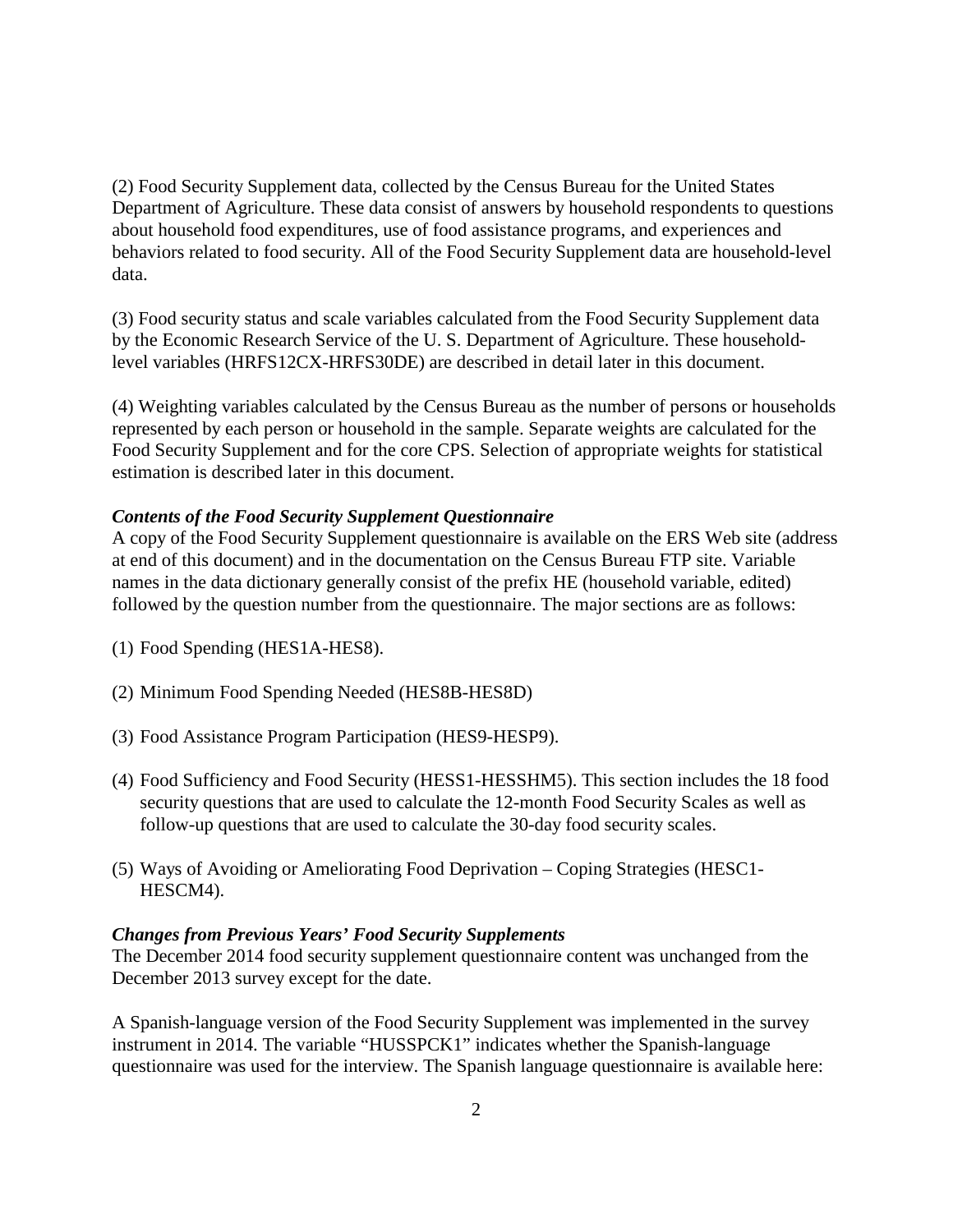## [http://www.ers.usda.gov/datafiles/Food\\_Security\\_in\\_the\\_United\\_States/Food\\_Security\\_Survey\\_](http://www.ers.usda.gov/datafiles/Food_Security_in_the_United_States/Food_Security_Survey_Modules/SpanishVersion_CPSFSS.pdf) [Modules/SpanishVersion\\_CPSFSS.pdf.](http://www.ers.usda.gov/datafiles/Food_Security_in_the_United_States/Food_Security_Survey_Modules/SpanishVersion_CPSFSS.pdf)

Revised metropolitan statistical areas (MSAs) and principal cities within them were delineated by the Office of Management and Budget in 2013, based on revised standards developed by the U.S. Census Bureau in collaboration with other Federal agencies. The revised delineations were implemented beginning with the 2014 Food Security Supplement as part of the monthly labor force interview and recodes. Food security statistics by area of residence for 2014 are not precisely comparable with corresponding statistics from earlier years.

#### *Screening of the Food Security Supplement*

The Food Security Supplement includes several screens to reduce respondent burden and to avoid asking questions that may seem inappropriate to respondents given other information they have provided in the survey. The screener variables use information from the monthly labor force core data as well as from the Food Security Supplement. Households with incomes above 185 percent of the poverty threshold (HRPOOR=2, approximated from HUFAMINC and HRNUMHOU) that responded "no" to HES9 were not asked the questions on participation in food assistance programs. Households with income above 185 percent of poverty that registered no indication of food stress on HES9 or HESS1 were not asked the rest of the questions in the "Food Sufficiency and Food Security" section or those in the "Ways of Avoiding or Ameliorating Food Deprivation" section. Households that were screened out at the initial screen are assumed to be highly food secure (raw score imputed as zero). However, if they were screened out at the initial screen without having given a valid response to either screening question, then the food security scale and status variables are coded as "No Response" (-9).

There were also two "internal" screeners in the adult section and one in the child section in the main food security section (the questions that are used to calculate the Household Food Security Scale). These series of questions are divided into blocks. Households that registered no indication of food stress in the preceding block are skipped over the remaining blocks and responses to questions in the skipped blocks are assumed to be negative. However, if they were screened out without having given a valid response to any of the questions in the scale, then the food security scale and status variables are coded as "No Response" (-9).

The screening rules that determine whether a household was asked the questions in the food security scale varied somewhat during the first four years of fielding the Food Security Supplement (1995-98). These different screening procedures affected the estimated prevalence of food security differently in each year. From 1998-2013, screening procedures have remained essentially unchanged and prevalence rates are directly comparable. The variable HRFS12CX indicates screening status under the "common screen" that allows comparisons of food security prevalence rates across all years since data were first collected in 1995. To compare 2014 prevalence rates to those for 1995, 1996, or 1997, users will need to edit the food security status variable of interest to "high food security" (raw score=0) for households that would have been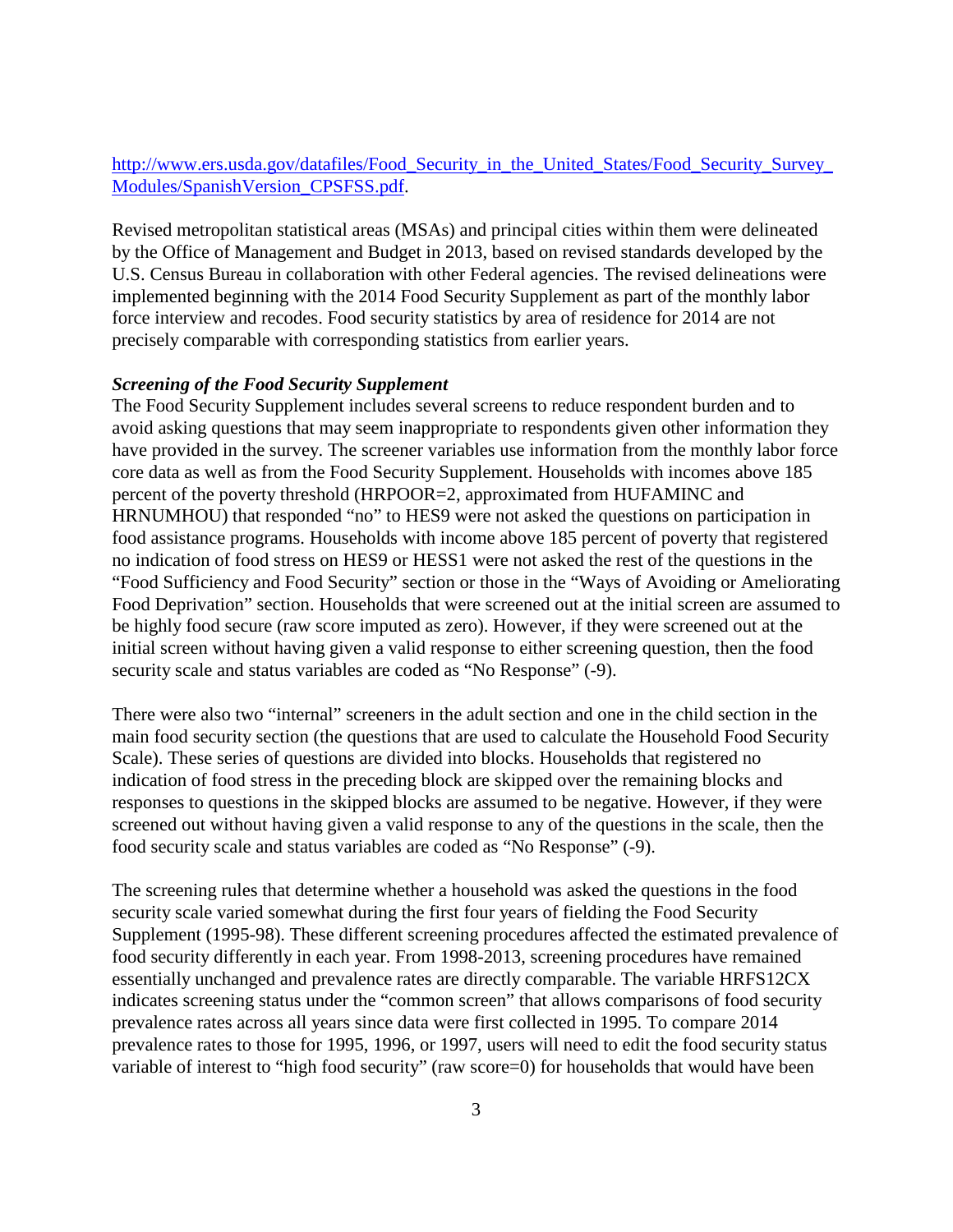screened out under the common screen (HRFS12CX=1). Comparison can then be made to variables in the common screen series in data from any earlier year.

Screeners also were applied based on whether the household included any children, so that households without children were not asked questions that refer specifically to children. For this purpose, persons 17 or younger are classified as children except those who are household reference persons or spouses of household reference persons (PERRP=1, 2, or 3). Children's Food Security Scale variables are coded as "Not in Universe" (-1) if there were no children in the household.

## *Food Security Status and Scale Variables*

The main purpose of the Food Security Supplement is to provide information about the food security of the nation's households. Six series of variables are provided for this purpose. The first three series indicate the food security of households, children in households, and adults in households during the 12 months prior to the survey. The remaining three series indicated the food security of households, children in households, and adults in households during the 30 days prior to the survey. Each series includes one (or two in some series) categorical food security status variables, a raw score variable, and a scale score variable.

The food security status variables are as follows:

- *Household Food Security Scale, 12-Month Reference Period*
	- HRFS12M1 is a categorical variable that classifies households in three categories: food secure, low food security, and very low food security. *This is the variable used for most food security statistics in USDA's annual food security report series.* Users may combine the latter two categories as food insecure.
	- HRFS12MD is the same as HRFS12M1 except that the food-secure category is subdivided to differentiate households that reported no food-insecure conditions (high food security) from those that reported one or two food-insecure conditions (marginal food security).
	- HRFS12M3 is the raw score—a count of the number of questions in the 12-month Household Food Security Scale that were affirmed by the household respondent
	- HRFS12M4 is the scale score, a continuous score based on fitting the data to a singleparameter Rasch model using item calibrations calculated from the 1998 data. Computed values range from about 1 to 14. Scale scores for households that affirmed no items cannot be calculated within the Rasch model. These households are food secure, but the degree of their food security is not known and may vary widely from household to household. They are assigned scale scores of -6 to remind users that they require special handling in analyses that assume linearity of the scale scores.
- *Children's Food Security Scale, 12-Month Reference Period.* A set of food security variables indicating the food security of children in the household is calculated from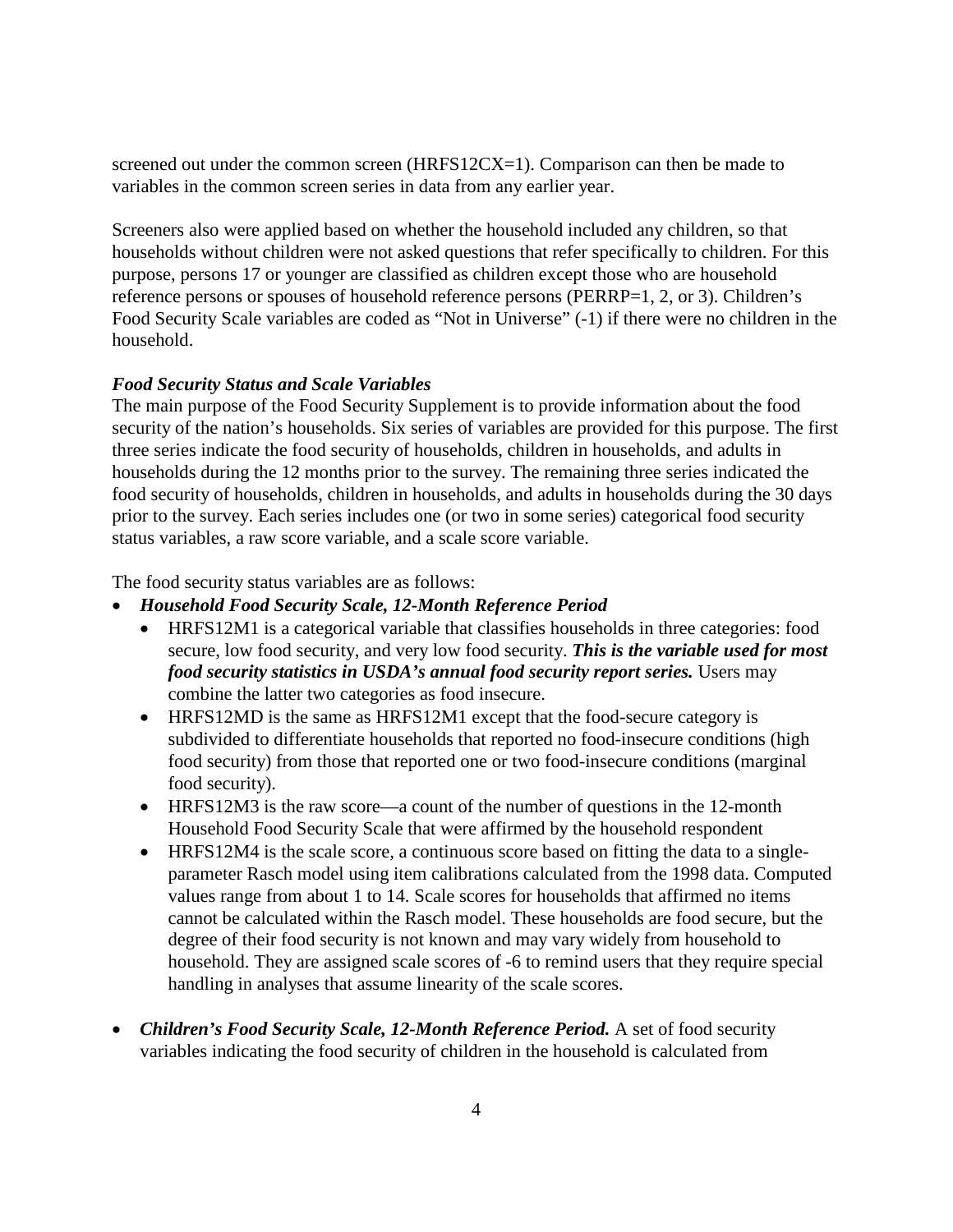responses to the 8 questions in the scale that ask specifically about food conditions among the children.

- HRFS12MC is a categorical variable that classifies households in three categories based on the food security of children in the household: food secure, low food security, and very low food security. *This is the variable used for statistics on very low food security among children in USDA's annual food security report series.* Note that the coding of this variable differs from that of HRFS12M5 in 2004 and earlier years. HRFS12MC differentiates households with low food security among children (raw score 2, 3, and 4) from households in which children were food secure (raw score 0 and 1). The category very low food security among children in the 2005 and later years (HRFS12MC=3) is exactly equivalent to the category food insecure with hunger among children (HRFS12M5=2) in 2004 and earlier years.
- HRFS12M6 is the raw score on the 12-month child-referenced items.
- HRFS12M7 is the Rasch-model-based scale score on the Children's Food Security Scale.
- *Adult Food Security Scale, 12-Month Reference Period.* A set of food security status variables indicating the level of food security among adults in the household is calculated from responses to the 10 questions in the scale that ask specifically about food conditions among adults in the household, and of the household in general. This variable provides a more nearly comparable measure of food security between households with and without children, or among households with children in different age ranges than does the Household Food Security Scale (the HRFS12M1—M4 series).
	- HRFS12M8 is a categorical variable based on the scale score (HRFS12ME) that classifies households in four categories of food security among adults: High, marginal, low, and very low. Users may combine the first two categories as indicating food security among adults and the latter two as indicating food insecurity among adults.
	- HRFS12M9 is the raw score on the 12-month adult- and household-referenced items.
	- HRFS12ME is the Rasch-model-based scale score on the Adult Food Security Scale.
- *Household Food Security Scale, 30-Day Reference Period.* HRFS30D1, -D2, -D3 and -D4 correspond to HRFS12M1, -MD, -M3, and -M4, except that they are based on food security conditions during the 30-day period prior to the food security survey rather than the 12-month period. *Note: these variables are not comparable with the 30-day food security variables in 2004 and earlier years' data (HRFS30M1, M2, and M3). The earlier years' measures were based on only a subset of the items in the scale in 2005 and later years.*
- *Children's Food Security Scale, 30-Day Reference Period.* HRFS30D5, -D6, and -D7 correspond to HRFS12MC, -M6, and -M7, except that they are based on food security conditions among children during the 30-day period prior to the food security survey rather than the 12-month period.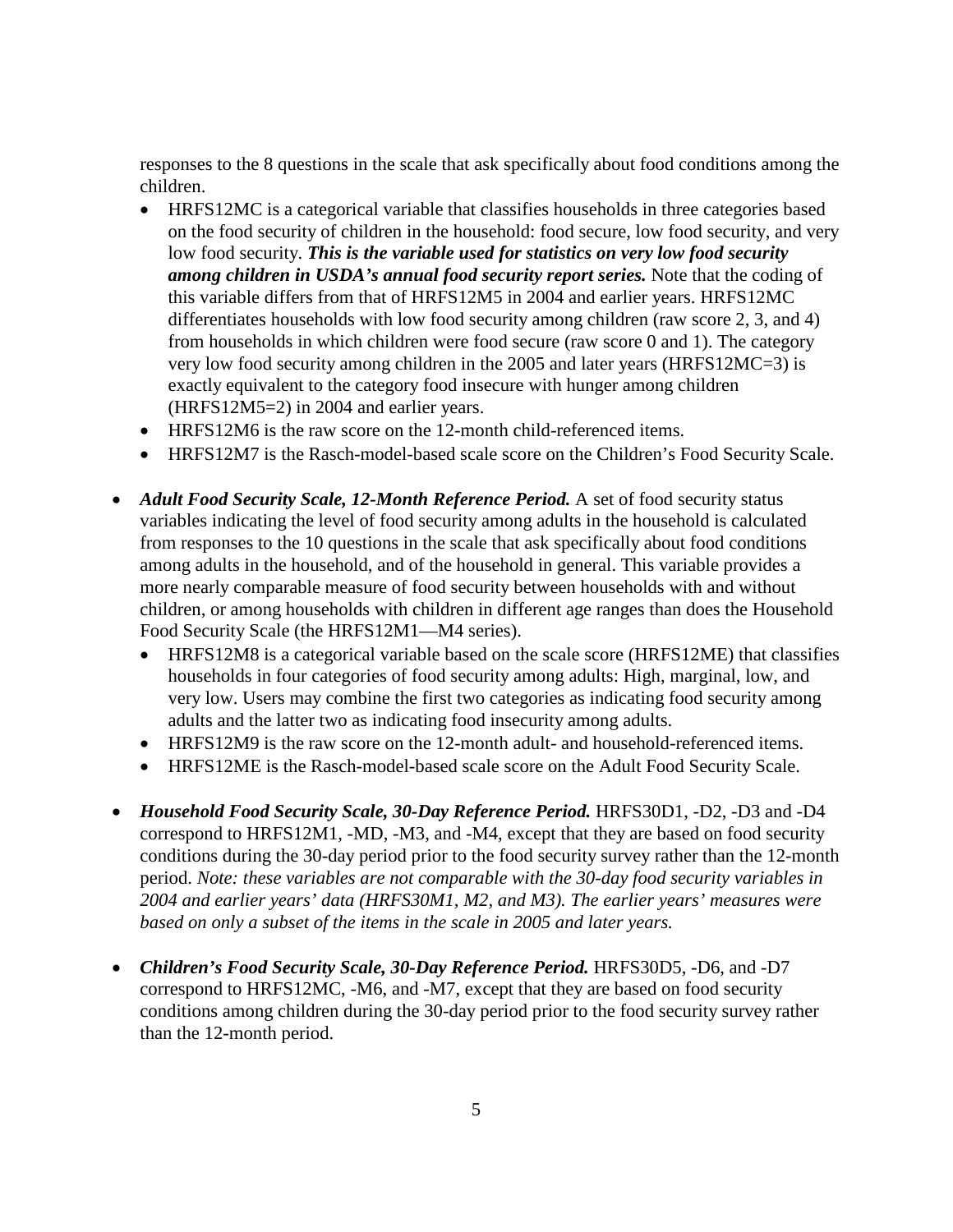• *Adult Food Security Scale, 30-Day Reference Period.* HRFS30D8, -D9, and -DE correspond to HRFS12M8, -M9, and -ME, except that they are based on food security conditions among adults during the 30-day period prior to the food security survey rather than the 12-month period.

#### *Constructing Household Characteristics from Person Records*

To compute some household characteristics such as household size, presence of children, or presence of elderly members, it is necessary to identify the records of all persons in the same household. Households within the December 2014 CPS-FSS are uniquely and completely identified by two household identifiers in combination, HRHHID and HRHHID2. Characteristics of the household reference person can be assigned from the person record with PERRP 1 or 2, which will always be the record with the lowest-numbered PERRP in the household. To match to other months' CPS files, add the HRMIS variable to the household identification, adjusting one of the files for the difference in survey month.

#### *Weights: Estimating Population Distributions of Person and Household Characteristics*

The CPS is a complex probability sample, and interviewed households as well as persons in those households are assigned weights so that the full interviewed sample represents the total national non-institutionalized civilian population. Initial weights are assigned based on probability of selection into the sample, and weights are then adjusted iteratively to match population controls for selected demographic characteristics at State and national levels. There are two sets of household and person weights in this data file: (1) labor force survey weights, and (2) Food Security Supplement weights.

The labor force survey weights, HWHHWGT for households and PWSSWGT for persons, are positive for persons in all interviewed households (except that person weights for persons in the armed forces are zero or missing). These weights would be appropriate for analyzing whether households or persons who completed the Supplement differed from those who declined to complete the Supplement.

About 20 percent of households that completed the core labor force survey declined to complete the Food Security Supplement. The Supplement weights, HHSUPWGT for households and PWSUPWGT for persons, are adjusted for Supplement nonresponse so that the Supplement respondents represent the national civilian non-institutionalized population. These weights are appropriate for estimating household distributions, food security status, food expenditures, use of food and nutrition assistance programs, and any other variables in the Food Security Supplement.

Household weights are attached to all person records in the household. To estimate household frequency distributions, the sample must be limited to one record for each household. This is usually accomplished by limiting the sample to records of household reference persons (PERRP=1 or 2). Noninterview or nonsupplement households must be excluded from these analyses based on HRINTSTA or HRSUPINT.